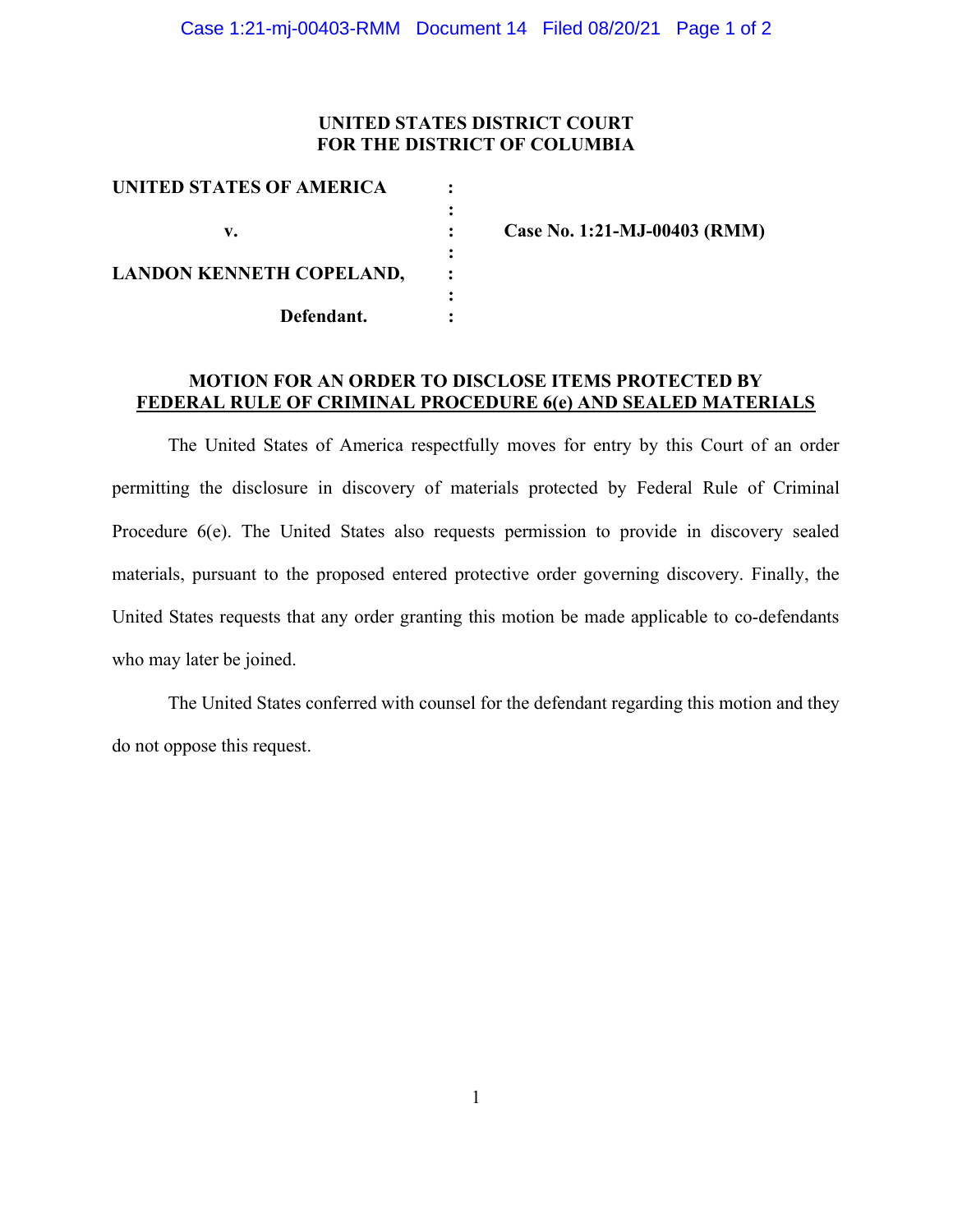## Case 1:21-mj-00403-RMM Document 14 Filed 08/20/21 Page 2 of 2

WHEREFORE, the United States respectfully requests an order authorizing the disclosure

in discovery of the materials described above.

Respectfully submitted,

CHANNING PHILLIPS Acting United States Attorney D.C. Bar No. 415793

By: */s/ Michael J. Romano*  MICHAEL J. ROMANO Trial Attorney, Detailee IL Bar No. 6293658 555 4th Street, N.W. Washington, D.C. 20530 202-307-6691 michael.romano@usdoj.gov